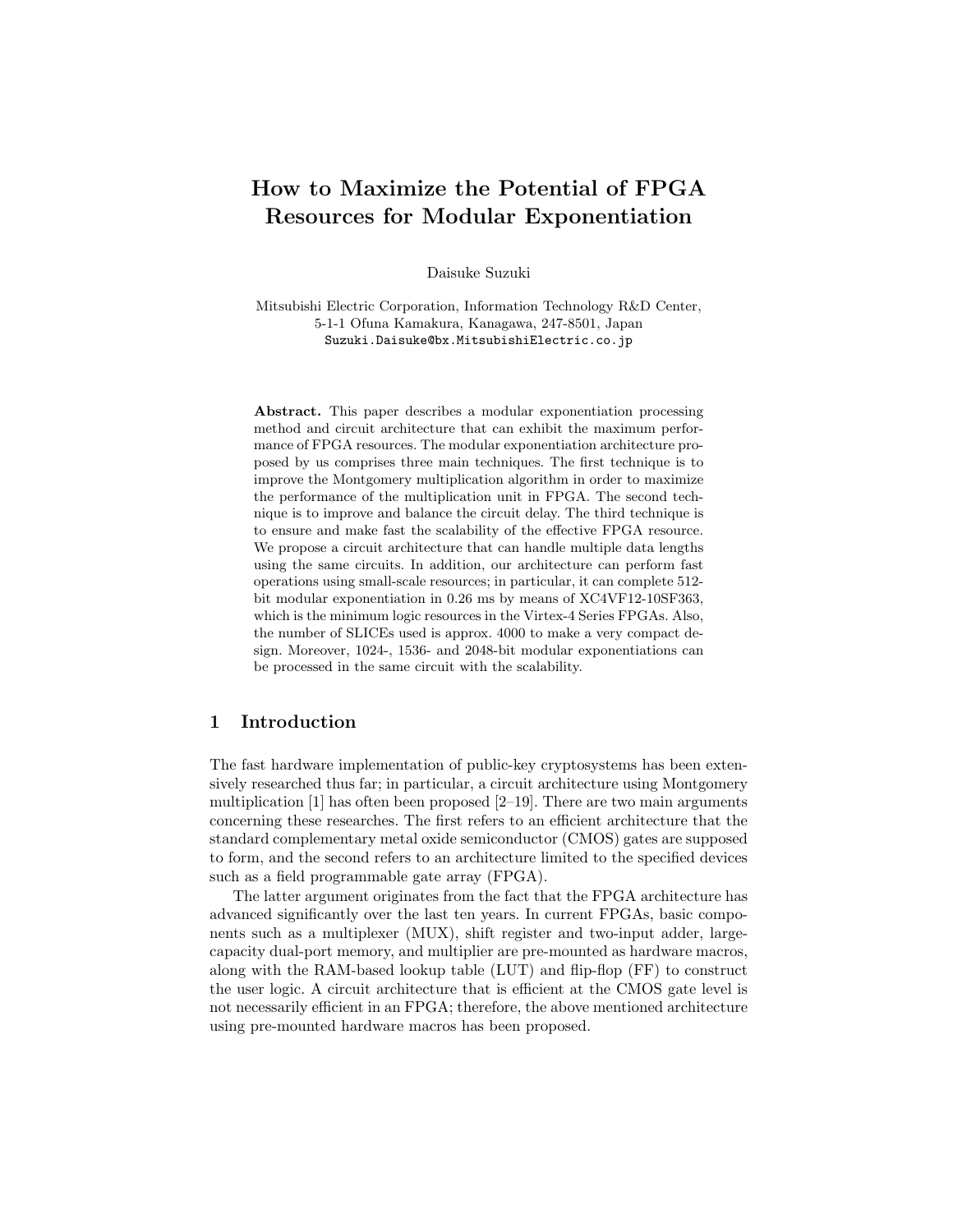In 2004, Xilinx (an FPGA vendor) introduced the Virtex-4 Series FPGAs [22]. These are equipped with a functional block, instead of a conventional multiplication unit, as a hardware macro, and they support dynamic changes in the multiple-pattern multiplicative summation (henceforth called the "digital signal processing (DSP) function"). Some applications of this DSP function have already been reported, such as the fast finite impulse response (FIR) filter and an image processing; however, we believe that no cryptographic algorithms using this function have yet been reported excluding a simple usage such as [19].

This paper describes a modular exponentiation processing method and circuit architecture that can derive the maximum performance from this DSP function. The modular exponentiation architecture proposed by us comprises three main techniques. The first technique is to improve the Montgomery multiplication algorithm in order to maximize the performance of the DSP function. The performance of this DSP function depends on its operating frequency and operation rate. In order to maximize its performance, it is necessary to improve the algorithm such that the DSP function works at the maximum operating frequency and consumes the least time. The second technique is to improve and balance the circuit delay. The operating frequency is specified by the circuit path having the maximum delay in the conventional synchronous circuit. This paper maximizes the performance of the DSP function by optimizing the division method of pipeline processing operations and the circuit layout taking into consideration the FPGA characteristics. The third technique is to ensure and improve the scalability of the effective FPGA resources. We propose a circuit architecture that can handle multiple data lengths using the same small-scale circuits. In addition, the architecture proposed by us can perform fast operations using small-scale resources; in particular, it can complete 512-bit modular exponentiation in 0.26 ms by using XC4VF12-10SF363, which is the minimum logic resources in the Virtex-4 Series FPGAs. Moreover, 1024-, 1536- and 2048-bit modular exponentiations can be processed in the same circuit with the scalability.

# **2 Features of Virtex-4 Series FPGAs**

This section describes the architecture and performance of the Virtex-4 Series FPGAs that are described and used in this paper. The following descriptions are limited to only the relevant issues with regard to this paper. For more information, refer to [22–24].

#### **2.1 Internal Configuration**

First, we explain the architecture of the Virtex-4 Series FPGA. As shown at the top of Fig. 1, this FPGA comprises an 18 Kbit dual-port memory group called Block RAM (henceforth called "BRAM"), a hardware macro group called XtremeDSP (henceforth called "DSP48") to provide the above mentioned DSP function, and a configurable logic block (CLB) as a basic block for the implementation of user logic [22, 23]. The schematic representation of the CLB's internal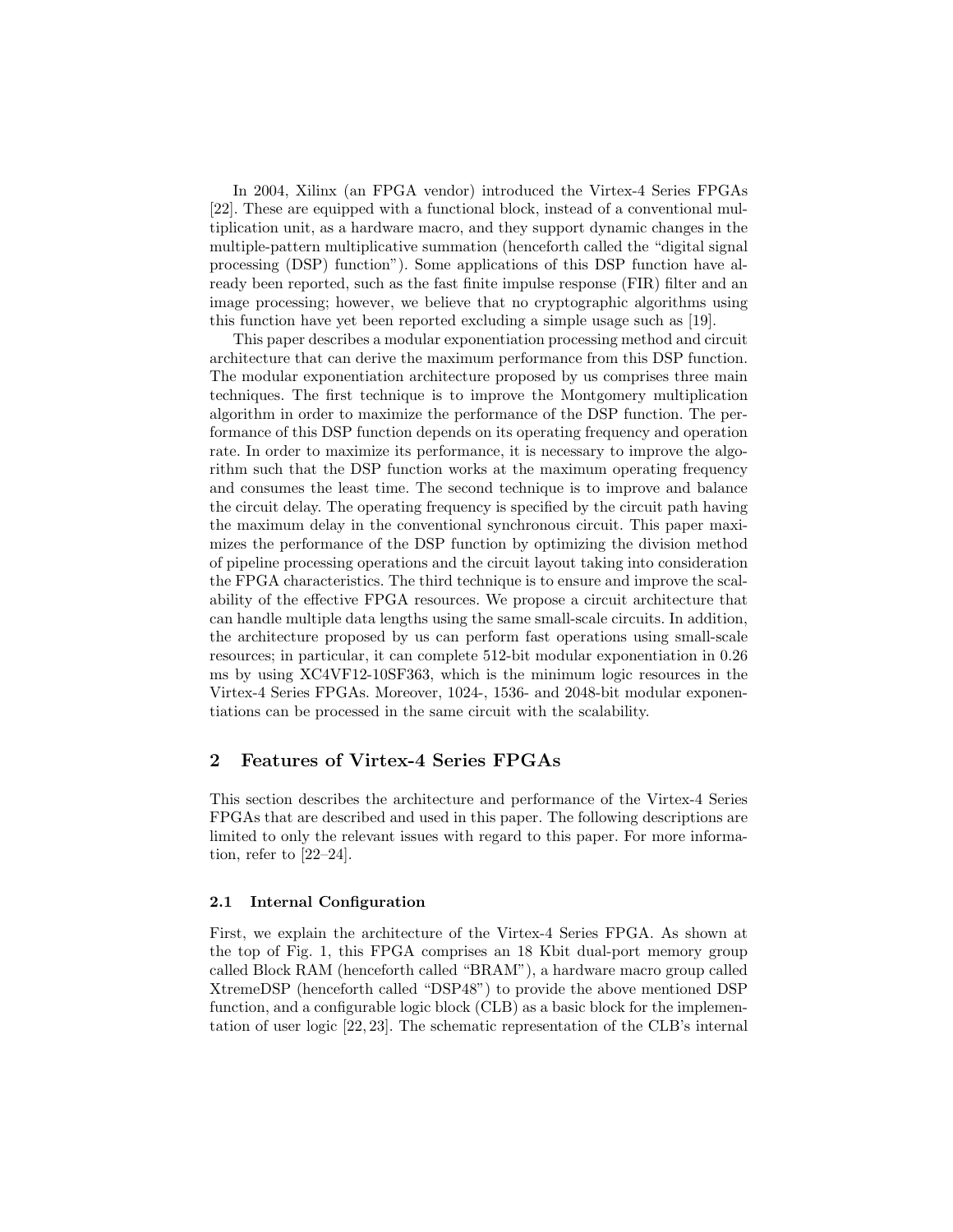

**Fig. 1.** Internal configuration of Virtex-4

configuration is shown at the bottom of Fig. 1. The CLB comprises four blocks called SLICE. Each SLICE is divided into a pair of blocks, namely, SLICEL and SLICEM. The former comprises LUTs, FFs, MUXs, and carry logics for addition processing. The latter includes the SLICEL functions and it is also equipped with the operation mode for the  $16\times1$ -bit (maximum) single-port memory with the LUT function (henceforth called "distributed RAM") or the 16*×*1-bit (maximum) variable shift register (henceforth called "SRL16").

Fig. 2 shows a schematic representation of the internal configuration of DSP48. The DSP48 is designed to support dynamic changes in a 42-pattern multiplicative summation by switching the control signals (OPMODE) [23]. Controlling the ash-colored MUXs in Fig. 2 during the configuration operation allows us to change the latency of the signal conductors. The maximum operating frequency of the DSP48 depends on the speed grade of the FPGA and the latency set above, and the operation is valid at a maximum frequency of 400 MHz in the lowest speed grade  $(-10)$   $[24]$ <sup>1</sup>. A detailed description is provided in the next section.

#### **2.2 Characteristics of Basic Functions**

We first examine the performance of the FPGA functions before examining the Montgomery multiplication, modular exponentiation processing method, and all the circuits. The multiple circuit architectures are generally supposed to perform

 $^{\rm 1}$  The maximum operating frequency of the digital clock manager (DCM) in an FPGA is also 400 MHz, which is the threshold operating frequency in the speed grade of FPGA.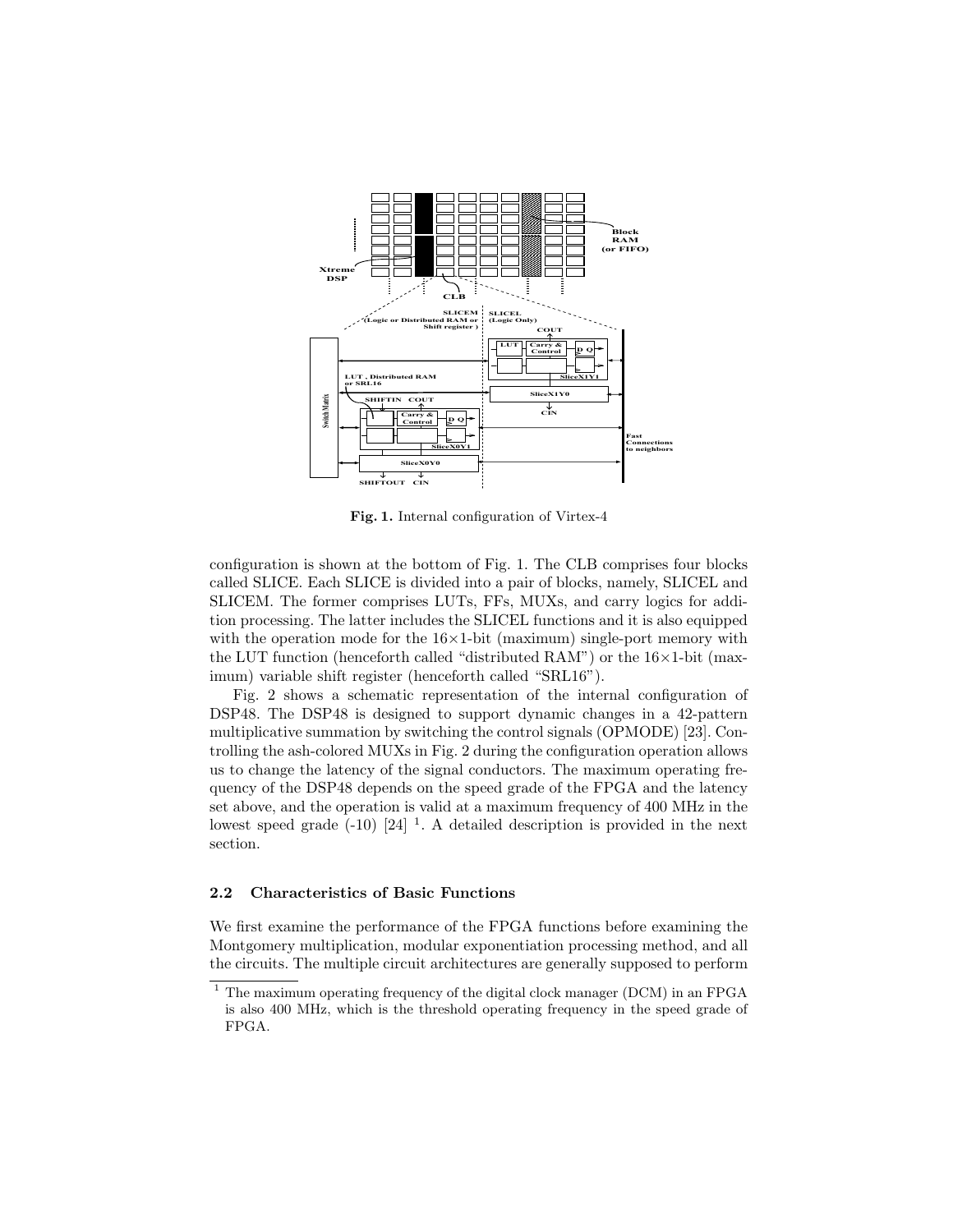

**Fig. 2.** Internal configuration of DSP48 **Fig. 3.** Examples of the latency in DSP48

| Functions of adder      | No. of LUTs used Circuit delay |            |
|-------------------------|--------------------------------|------------|
| 8-bit 2-input addition  | 8 LUTs                         | $2.201$ ns |
| 16-bit 2-input addition | 16 LUTs                        | $2.734$ ns |
| 32-bit 2-input addition | $32$ LUTs $\,$                 | $3.564$ ns |
| 8-bit 3-input addition  | 14 LUTs                        | $4.044$ ns |
| 16-bit 3-input addition | 29 LUTs                        | $4.407$ ns |
| 32-bit 3-input addition | 65 LUTs                        | $5.188$ ns |
|                         |                                |            |

**Table 1.** Delay time of adders composed by carry logics in SLICEMs

a specific processing operation; currently, these are being used to determine which circuit architecture is advantageous to form the circuit in the FPGA. Otherwise, it is important to check if the examined circuit architecture is actually within available constraints.

First, we describe the performance of DSP48, which is important with regard to this paper. When three circuit architectures with different latencies are compared as shown in Fig. 3, their maximum operating frequencies from left to right are observed to be 400 MHz, 253 MHz, and 226 MHz (4.41ns) or less according to [24]. The value of the third circuit in this figure is described with "or less" because it is combined with the DSP48 and does not include the FF setup time and hold time necessary to actually operate within 4.41 ns and the wiring delay.

Therefore, in order to maximize the performance of the DSP48, we need to optimize the hardware architecture under the conditions that the clock frequency of DSP48 is 400MHz and the latency is 3 or more cycles.

Next, we describe the performance of the addition processing that is required for performing the Montgomery multiplication and modular exponentiation. Table 1 lists the results for certain adders evaluated using different parameters: the number of LUTs used and their circuit delay. These adders are composed by using the carry logics in SLICEs. The number of LUTs used increases in proportion to the bit length and the number of inputs. On the contrary, the circuit delay does not increase in proportion to the number of LUTs. This is because the carry propagation delay of the carry logic is very small (approximately 0.09 ns), while the wiring delay (approximately 1-2 ns) between the LUTs and the FF setup time (approximately 0.5-1.4 ns) are significantly greater. Therefore, the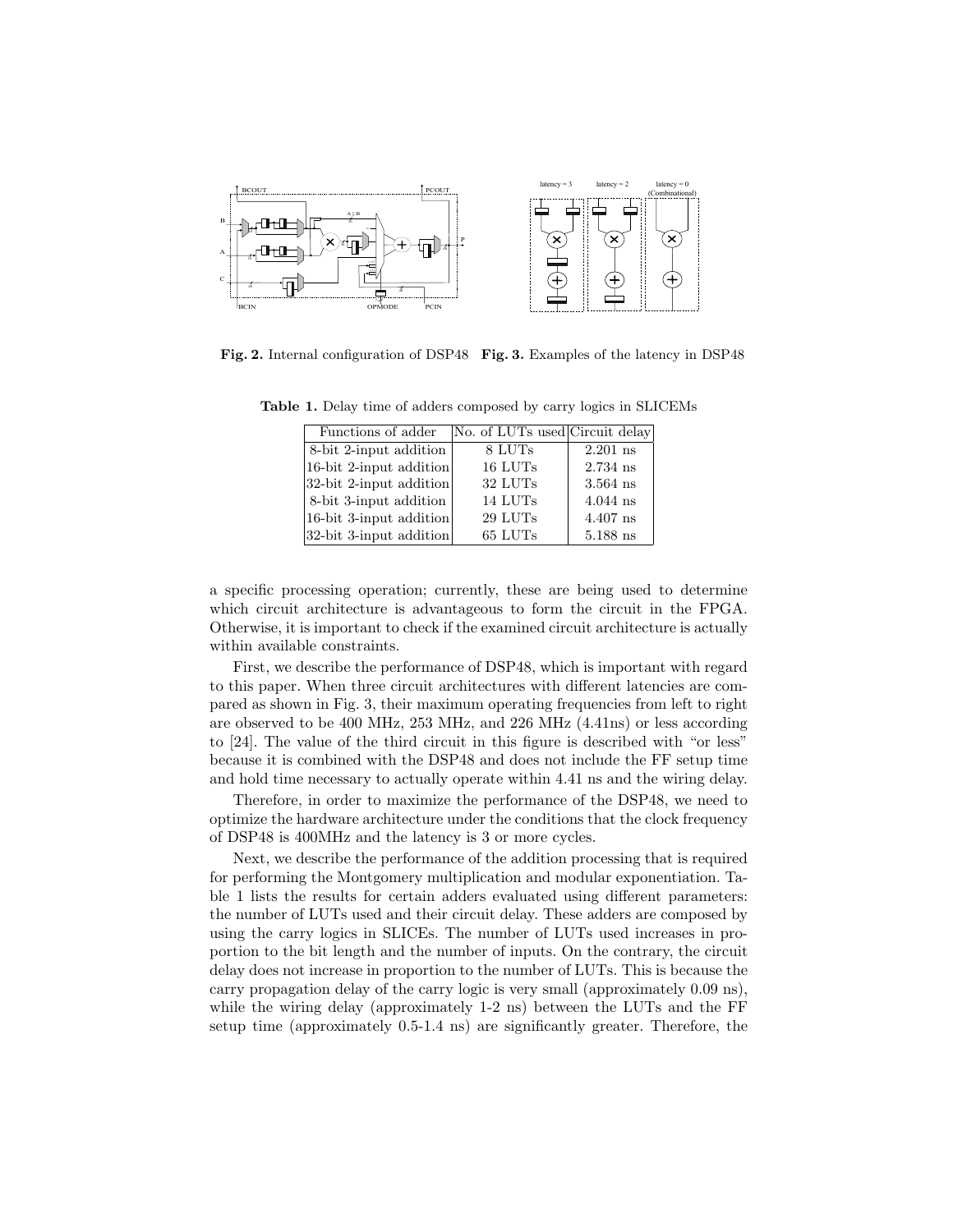circuit delay tends to increase significantly in the 3-input addition that utilizes a greater number of LUTs than the 2-input addition.

Based on the results in Table 1, it is assumed that the addition limit operable at the maximum operating frequency of 400 MHz may be approximately 8-bit 2-input addition. Another interpretation of the results in Table 1 is that 32-bit 2-input addition is operable at approximately 250 MHz.

Based on the above descriptions, the partial circuit structured as a hardware macro has a potentially higher processing performance. However, it is verified that it is difficult to structure the user logic using the LUT in order to operate it at the maximum operating frequency. This trade-off is a design problem.

# **3 Proposed Architecture**

This section describes the method for structuring the modular exponentiation circuits by using our proposed DSP functions.

#### **3.1 Design Policy**

Based on the characteristics of the basic functions of the Virtex-4 Series FP-GAs described in Section 2, we evaluated the circuit architecture to satisfy the following requirements as the overall design policy.

- (1) To allow the DSP48 to operate at a maximum operating frequency of 400 MHz.
- (2) To design the circuits such that the DSP48 operation does not stall during the Montgomery multiplication.
- (3) To enable multiple bit lengths such as 512 bits and 1024 bits to be processed using the same circuits for Montgomery multiplication.
- (4) To set the bus width of the input/output signals to less than 36 bits in order to simplify the control of the operation results.
- (5) To implement the circuits even on the minimum device of Virtex-4 Series.

Items (1) and (2) are essential from the viewpoint of realizing the maximum performance of DSP48. Item (3) ensures scalability. Since the goal is to form the FPGA, the circuits may be reconfigured according to the bit length in order to achieve scalability. However, it is known that the FPGA circuits have a reconfiguration time of some milliseconds; therefore, this reconfiguration cannot be carried out based on the operating system. In addition, scalability must be ensured in the same circuit even when using functions that support dynamic changes in the operation patterns of the DSP48. Item (4) ensures the effective use of the FPGA resources. Assuming that the intermediate values such as the pre-operation results of modular exponentiation and the operation results of Montgomery multiplication are controlled within the FPGA, an effective circuit architecture may be created by employing a large memory capacity BRAM. Data can be processed at up to 36 bits per BRAM. Thus, many BRAMs are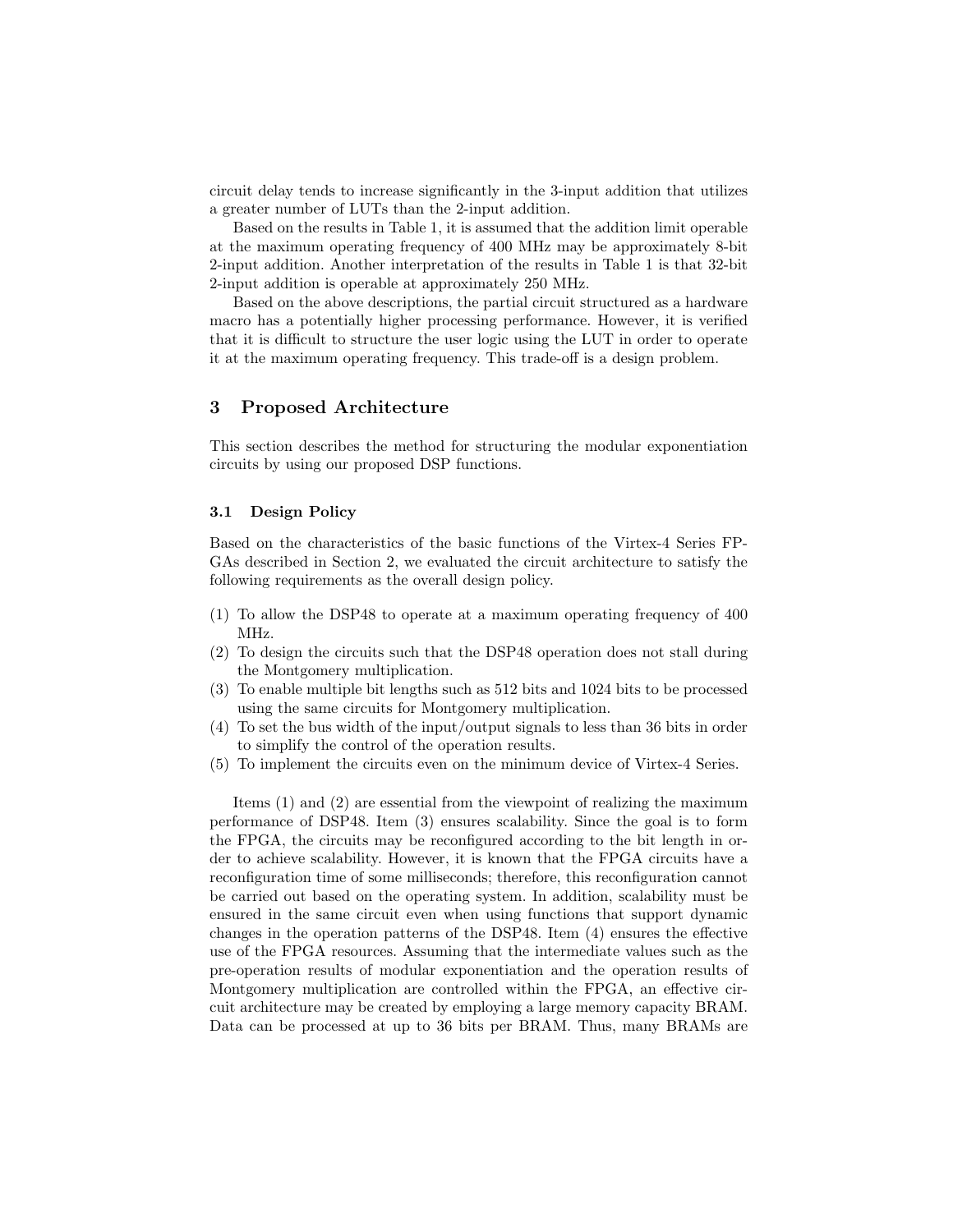required to structure the system that data of large bus width is stored as it is. On the contrary, data can be stored in up to 512 depth per BRAM for 36-bit input/output operations. Therefore, the BRAM characteristics can be applied when the operation results are controlled as the stream data in the direction of depth with the narrow bus width. Further, the circuit having large bus width may always reduce its final performance from the viewpoint of the circuit location and wiring. The above viewpoints pertain to Item (4). With regard to Item (5), we believe that it is not necessary to use the large-scale FPGA and most of its resources only for cipher operations. On the other hand, it is difficult to quantitatively indicate which detailed circuit scale is generally permitted. Finally, we determined that it is possible to form the circuit with the minimum number of logics in the Virtex-4 Series FPGAs. In this case, the device name is XC4VF12, the number of SLICEs is 5472, the number of DSP48s is 32, and the number of BRAMs is 36.

#### **3.2 Processing Method**

This section describes the detailed processing method for Montgomery multiplication and modular exponentiation.

*Montgomery Multiplication* For the DSP48 to be operable at the maximum operating frequency under the conditions specified in the previous section, it must have some latency during the operations. Therefore, the processing method for Montgomery multiplication was improved on the basis of the Montgomery multiplication algorithm for pipeline processing operations in [3, 4]. Algorithm 1 shown below explains the Montgomery multiplication algorithm, as specified in [4].

Next, we describe the method for improving Algorithm 1 considering the features of Virtex-4. The processing method for Montgomery multiplication proposed in this paper is a combination of Algorithm 1 and the Multiple Word

**Algorithm 1** Modular Multiplication with Quotient Pipelining [4]

**Setting:** radix :  $2^k$ ; delay parameter : *d*; no. of blocks : *n*; multiplicand : *A*; multiplier : *B*; modulus : *M*,  $M > 2$ , gcd $(M, 2) = 1$ ,  $(-MM' \mod 2^{k(d+1)}) = 1$ ,  $\tilde{M} =$  $(M' \text{ mod } 2^{k(d+1)})M$ ,  $4\tilde{M} < 2^{k\tilde{n}} = R$ ,  $M'' = (\tilde{M}+1)/2^{k(d+1)}$ ,  $0 \le A, B \le 2\tilde{M}, B = \sum_{i=0}^{n+d} (2^k)^i b_i, b_i \in \{0, 1, \dots, 2^k - 1\}$ , for  $i \ge n$  and  $b_i = 0$ **Input:** *A, B, M′′* **Output:**  $MM(A, B) = S_{n+d+2} ≡ ABR^{-1} \mod M$ ,  $0 ≤ S_{n+d+2} ≤ 2\tilde{M}$ 1:  $S_0 := 0; q_{-d} := 0; \dots; q_{-1} := 0;$ 2: **for**  $i = 0$  to  $n + d$  **do** 3:  $q_i := S_i \mod 2^k;$ 4:  $S_{i+1} := S_i/2^k + q_{i-d}M'' + b_iA;$ 5: **end for** 6:  $S_{n+d+2} := 2^{kd}S_{n+d+1} + \sum_{j=0}^{d-1} q_{n+j+1} 2^{kj}$ ; 7: **return**  $S_{n+d+2}$ ;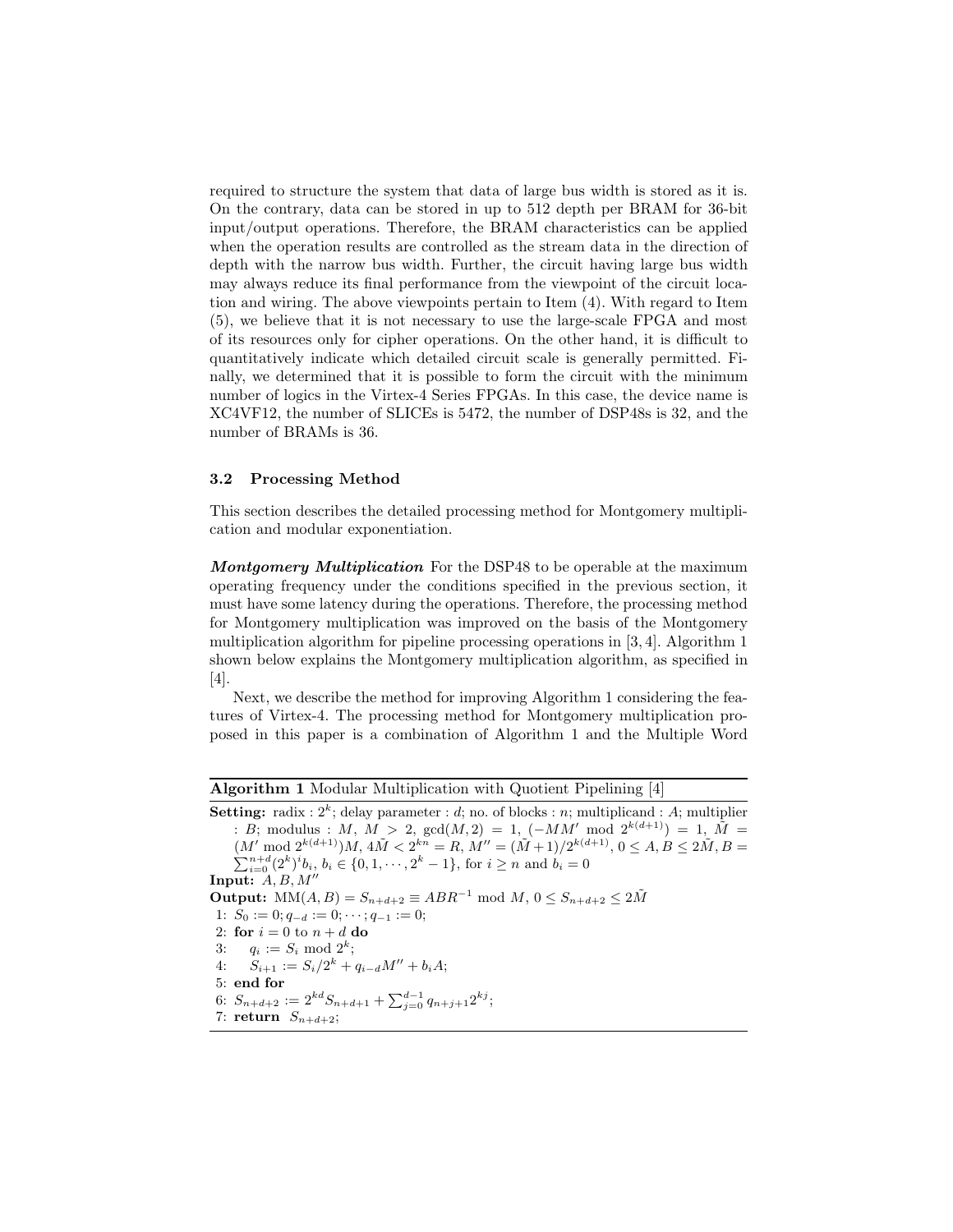Radix-2 Montgomery Multiplication (MWR2MM); the latter is a processing method for Montgomery multiplication explained in [7], and is the method for which the processing unit and flow are optimized for the Virtex-4.

The Montgomery multiplication algorithm proposed in this paper is described below as Algorithm 2. First, the settings of Algorithm 2 are explained. Since the DSP48 has a 17-bit shift function, the radix is set to  $2^k = 2^{17}$ . Next, the delay parameter must be determined by the required cycle before settling  $q_{i+1}$ ; the smaller the value of the delay parameter, the lesser is the number of cycles required for the total Montgomery multiplication. In Algorithm 2, it is assumed that *α*-piece DSP48s are used for data processing. Here, the bit length of *M* is set to *h* and the bit length of *A* and *B* is set to *h ′* . At this stage, Algorithm 1 provides the relational expression of  $h' = h + k(d+1) + 1$ . The number of words *n* is defined as  $n = \lfloor h'/k \rfloor$ . Note that the bit length of one word is  $k = 17$ . Also, the number of words *r* processed by one DSP48 is defined as  $r = 2\lceil \frac{\lceil \frac{n}{\alpha} \rceil}{2} \rceil$ . This implies that one DSP48 is applied to process only *r* words from the total number of words *n*. Note that the number of words *r* is set to an even number. The number of words processed by *α*-piece DSP48s is *αr* and the words over *n* are processed after the dataset by zero padding. The parameter (for example,  $\alpha = 17$ ) specified in the parentheses in Algorithm 2 is a setting in the Montgomery multiplication circuits that will be explained in detail in the following section.

Next, we explain the correspondence between Algorithms 1 and 2. Here, *||* in Algorithm 2 indicates a bit concatenation. In Algorithm 2, the multiplelength multiplication of  $b_iA$  in Algorithm 1 is first calculated using the DSP48 (MUL AB). This operation requires *n* multiplications. Here, it is assumed that one DSP48 performs *r* multiplications, and following which another DSP48 receives a carry to continue the subsequent multiplications. Therefore, this implies that *α*-piece DSP48s perform the required minimum number of *n* multiplications by dividing them into *r* multiplications in common per unit. The DSP48, which provides a carry, begins performing the multiple-length multiplication (MUL MQ) corresponding to *q<sup>i</sup>−<sup>d</sup>M′′* in the next step of Algorithm 1. In the manner as MUL AB, this DSP48 performs *r* multiplications, following which another DSP48 receives a carry to continue the subsequent multiplications.

The above mentioned processing operations obtain the output values  $p_j$  and  $u_j$  in Algorithm 2 from the *α*-piece DSP48s. It is necessary to perform the two types of multiple-length addition operations (ADD PU and ADD VS), as described in Algorithm 2, in order to obtain individual outputs. These processing operations are performed by an adder implemented with the LUT outside the DSP48. At this time, as shown in Algorithm 2, it is supposed that one loop of each addition completes 2 words (34 bits) to require the number of loops *αr/*2 that are equivalent to half a multiple-length multiplication above. Note that the value *r* is an even number in the setting above. In other words, the DSP48 carries out the "single word multiplication" at the maximum operating frequency and the adder with the LUT performs the "double word addition" at half the maximum operating frequency, thus maintaining the total throughput. This operation is henceforth called the "SMDA." The advantage of SMDA is that the user logic can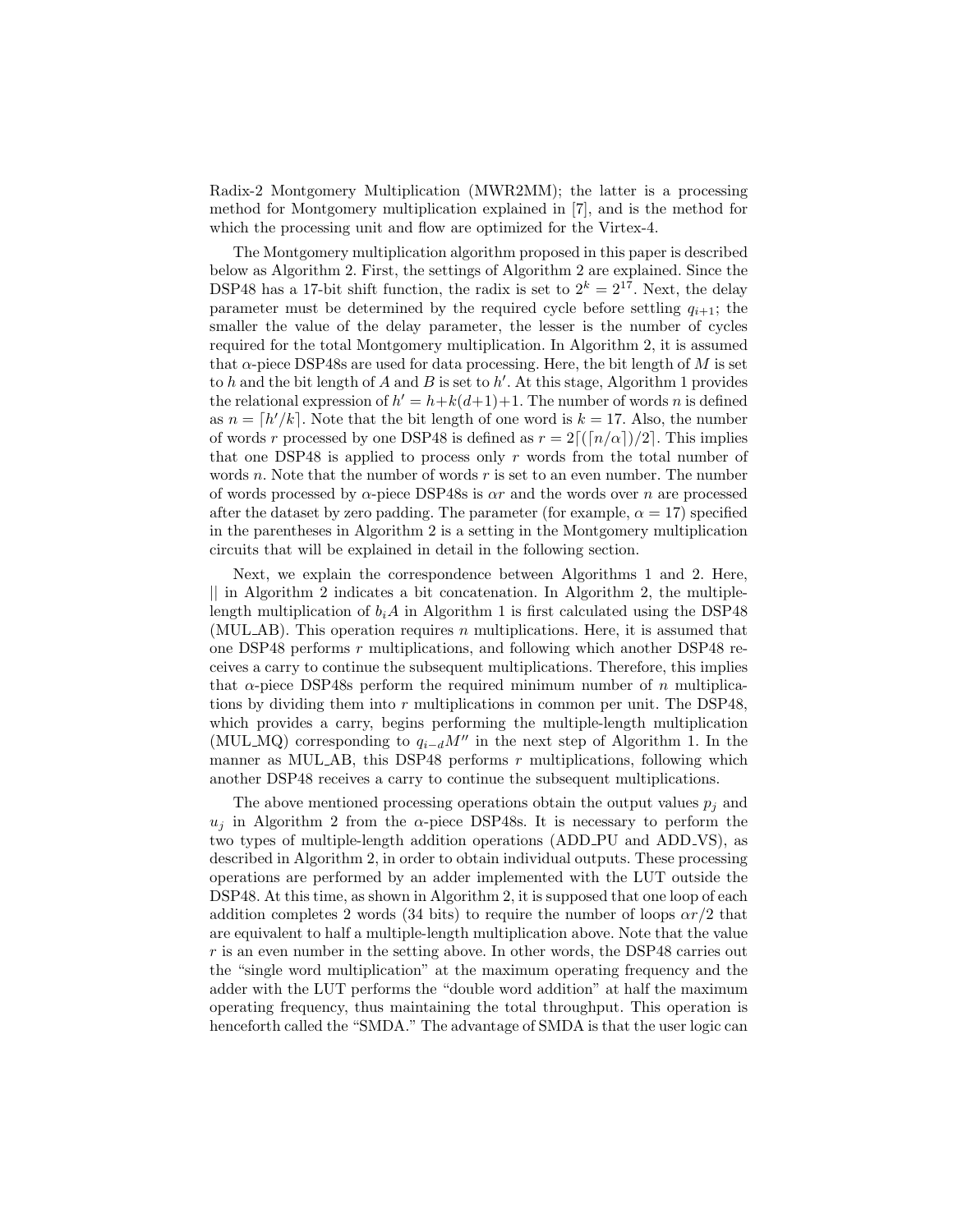#### **Algorithm 2** Modified Algorithm 1 for Virtex-4

**Setting:** radix:  $2^{k} (= 2^{17})$ , delay parameter :  $d(= 1)$ , no. of DSP48s :  $\alpha (=17)$ ,  $2 < M <$  $2^{h}$  ( $h \in \{512, 1024, 1536, 2048\}$ ),  $0 \leq A, B < 2^{h'}, h' = h + k(d+1) + 1$  no. of words at *A* and *B*:  $n = \frac{h'}{k}$ , no. of words processed by one DSP48 :  $r = 2\left[\frac{(\lceil n/\alpha \rceil)}{2}\right]$  $(r \in \{2,4,6,8\}), A = \sum_{j=0}^{n} (2^k)^j a_j, B = \sum_{j=0}^{n+d} (2^k)^j b_j, M'' = \sum_{j=0}^{n-1} (2^k)^j m_j,$  $S_i = \sum_{j=0}^{\alpha r-1} (2^k)^j s_{(i,j)}, a_j, b_j, m_j, s_{(i,j)} \in \{0, 1, \cdots, 2^k - 1\},$  for  $j \ge n, a_j = b_j = 0$ for  $j \geq \lceil h/k \rceil$  and  $m_j = 0$ . **Input:** *A, B, M′′* **Output:** MM(*A, B*) =  $S_{n+3}$  ≡  $ABR^{-1}$  mod  $M$ ,  $0 ≤ S_{n+3} ≤ 2\tilde{M}$ 1:  $S_0 := 0; q_{-1} := 0;$ 2: **for**  $i = 0$  to  $n + 1$  **do** 3: carry :=  $17′b0$ ; cv :=  $1′b0$ ; cs :=  $1′b0$ ; /\* Multiple-length multiplication: MUL AB \*/ 4: **for**  $j = 0$  to  $\alpha r - 1$  **do** 5: carry $|| p_j := b_i a_j +$ carry; 6: **end for**  $/*$  Multiple-length multiplication: MUL\_MQ  $*/$ 7: **for**  $j = 0$  to  $\alpha r - 1$  **do** 8: **if**  $j = 0$  **then** 9: carry $|| v_0 := q_{i-d} m_j + p_0;$ <br>10: **else** 10: **else** 11: carry $||u_i| := q_{i-d}m_j + \text{carry};$ <br>12: **end if** end if 13: **end for** /\* Calculation  $q_i$ : ADD\_V0S1  $*/$ 14:  $q_{i+1} := v_0 + s_{(i,1)};$  $/*$  Multiple-length addition: ADD\_PU  $*/$ 15: **for**  $j = 0$  to  $\alpha r/2 - 1$  **do** 16: **if**  $j = 0$  **then** 17:  $cv||v_1||v_0 := (p_1||17'b0) + (u_1||v_0);$ 18: **else** 19:  $cv||v_{2j+1}||v_{2j} := (p_{2j+1}||p_{2j}) + (u_{2j+1}||u_{2j}) + cv;$ 20: **end if** 21: **end for**  $/*$  Multiple-length addition: ADD\_VS  $*/$ 22: **for**  $j = 0$  to  $\alpha r/2 - 1$  **do** 23:  $\text{cs}||s_{(i+1,2j+1)}||s_{(i+1,2j)} := (v_{2j+1}||v_{2j}) + (s_{(i,2j+2)}||s_{(i,2j+1)}) + \text{cs};$ 24: **end for** 25: **end for** 26:  $S_{n+3} := S_{n+2} || s_{(n+1,0)};$ 27: **return** *S<sup>n</sup>*+3;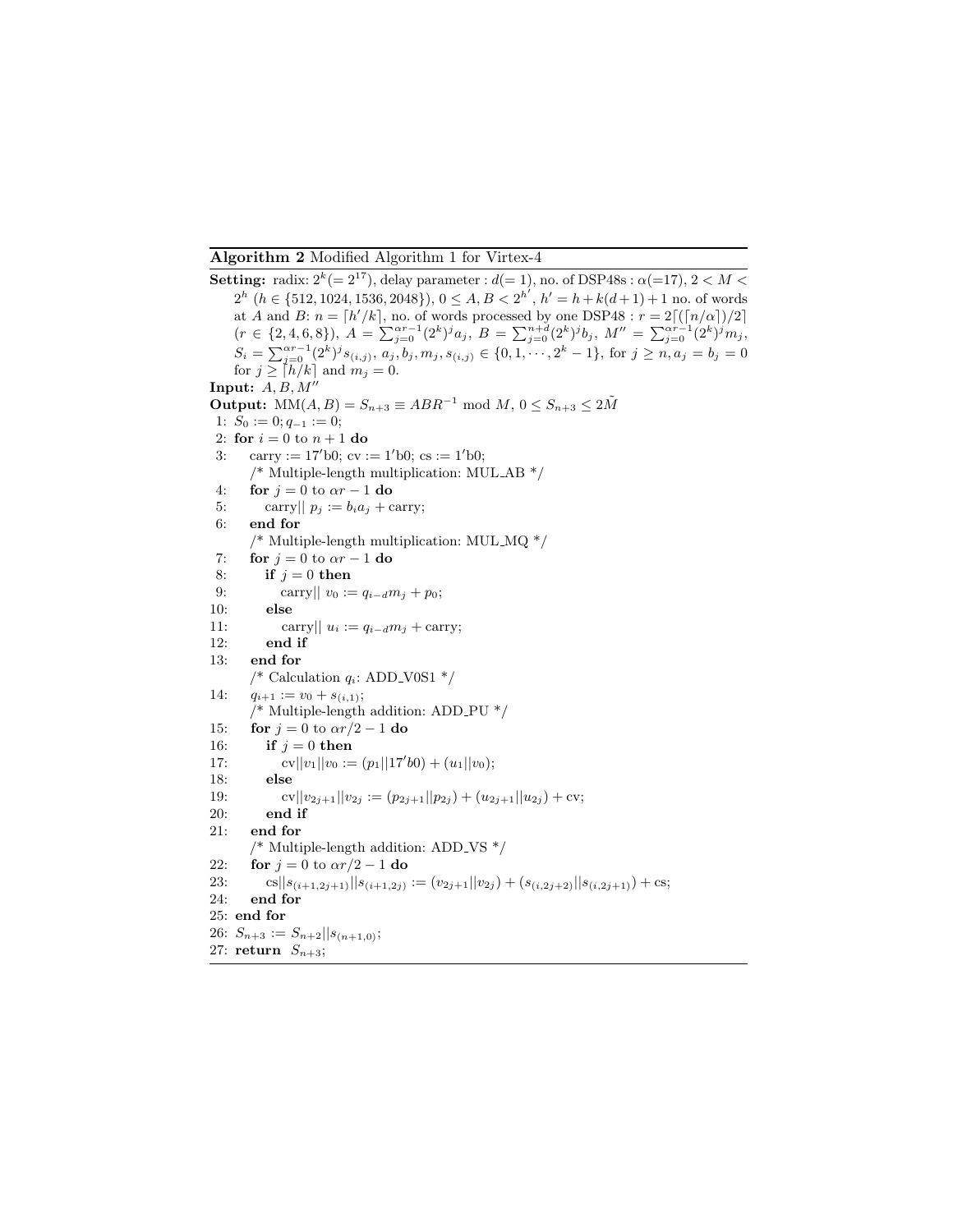be designed under the actual constraints while deriving the maximum potential performance of DSP48. As described in Table 1, approximately 32-bit 2-input addition can operate at 200 MHz (5 ns), which is half the operating frequency of 400 MHz. However, Table 1 indicates that it is difficult to perform 3-input addition at 200 MHz. Therefore, it is assumed that Algorithm 2 uses the pipeline processing operation to divide the two multiple-length addition operations after every 2-input addition.

Next, we explain the branch operation in Algorithm 2. The branch operation is introduced in the case where  $j = 0$  in MUL-MQ and ADD-PU in order to reduce the necessary latency until  $q_{i+1}$  is settled. The addition for  $p_0$ , which was calculated in MUL AB, is performed simultaneously with the multiplication for the least significant word in MUL MQ. Since the multiplication for the least significant word does not require the addition with a carry, this operation can be performed only by modifying the operation mode of DSP48. Next,  $v_0$  is settled at the output of MUL\_MQ. Therefore, the operation required to settle  $q_{i+1}$  is an addition with  $s_{(i,1)}$ , such that  $q_{i+1}$  is settled with a smaller latency than that for a calculation of  $v_0$  in MUL<sub>MQ</sub>. The latency required to settle  $q_{i+1}$  affects the delay parameter in Algorithm 2. The Montgomery multiplication circuits described in the following section are operable with  $d = 1$ .

*Sliding-window Exponentiation* The sliding window [21] is one of the fast modular exponentiation algorithms in which the processing operation of multiplebit exponentiations is performed; it is an improved *m*-ary exponentiation algorithm. The modular exponentiation is described below with the sliding window exponentiation as Algorithm 3. Generally, the hardware modular exponentiation is often carried out using the binary exponentiation [20]. However, since the Virtex-4 Series to be formed in this case has several large-capacity memory blocks as hardware macros, we attempted to form the Virtex-4 Series with the sliding window such that the resources were effectively utilized. All modular exponentiations in Algorithm 3 are based on the assumption that they are applied to the Montgomery multiplication described in Algorithm 2. The memory capacity required to store  $X_{2i+1}$  from Algorithm 2 is  $2^{w-1} \times n \times k$  bits.

The modular exponentiation circuit explained in this paper was configured with the window size set to  $w = 5$ . This is because the maximum processing time is the least in 512-bit modular exponentiation. The Montgomery multiplication circuits described in this paper are designed to be operable in the same circuits for the maximum 2048-bit modulus. In this case, at least 2 BRAMs are necessary to store  $X_{2i+1}$ .

#### **3.3 Hardware Architecture**

This section describes the detailed circuit architecture required to process Algorithms 2 and 3.

*Montgomery Multiplier* First, we explain the circuit architecture required to process the Montgomery multiplication in Algorithm 2; the basic circuit is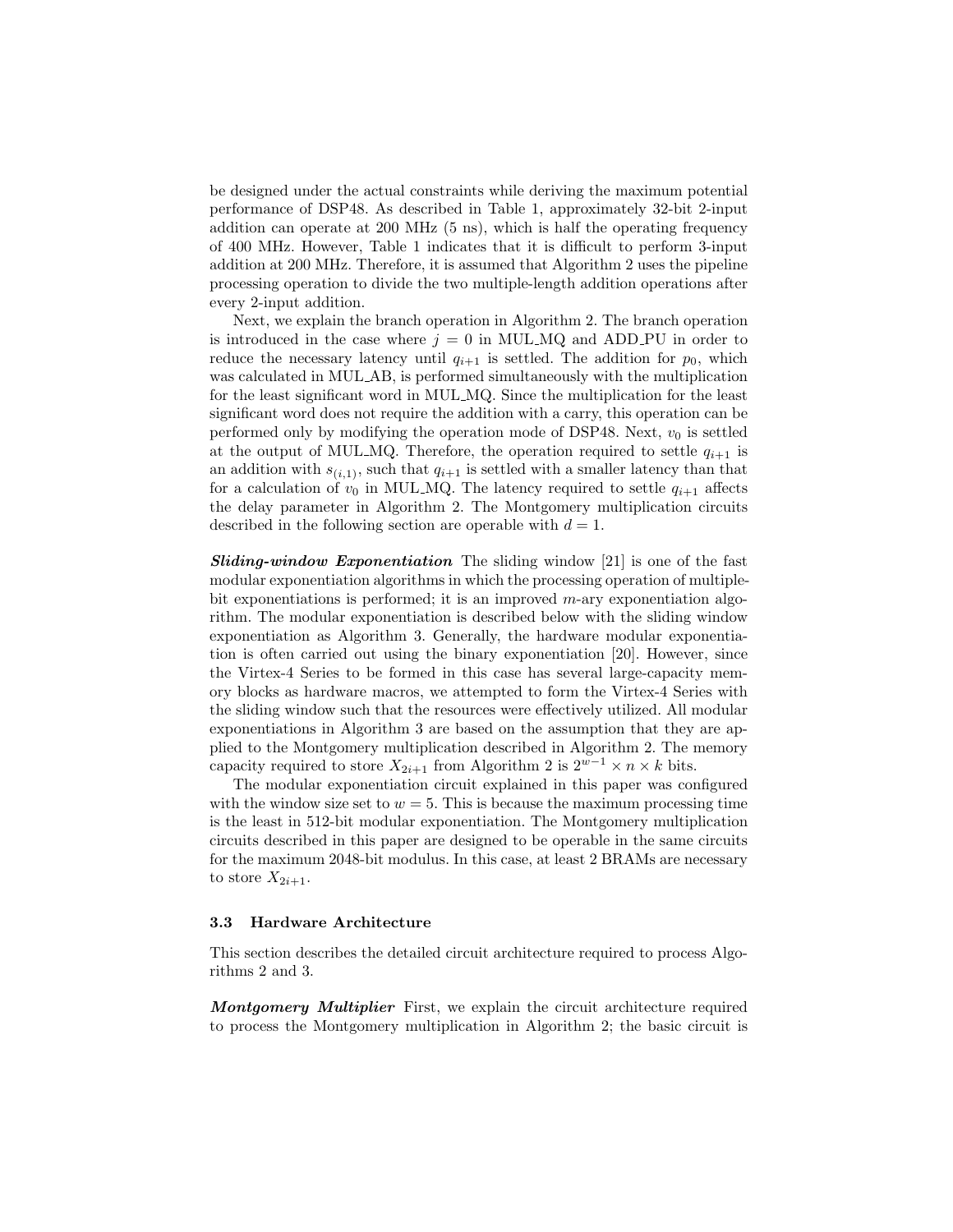**Algorithm 3** Modular exponentiation with sliding-window exponentiation [21]

**Input:**  $M''$ ,  $X$ ,  $R_R = R^2 \mod M$ ,  $E = (e_t, e_{t-1}, \dots, e_1, e_0)_2$ **Output:**  $Y \equiv X^E \mod M$ 1:  $X_1 := MM(X, R_R); C_R := MM(1, R_R); X_2 := MM(X_1, X_1);$ 2: **for**  $i = 1$  to  $2^{w-1} - 1$  **do** 3:  $X_{2i+1} := MM(X_{2i-1}, X_2);$ 4: **end for** 5:  $S_R := C_R$ ; 6: **for**  $i = t$  to 0 **do** 7: **if** *ei*=0 **then** 8:  $S_R := \text{MM}(S_R, S_R); i := i - 1;$ 9: **else** 10: Searching maximum odd-number binary digit string  $(e_i, e_{i-1}, \dots, e_l)_2$  within window size,  $i - l + 1 \leq w$ 11: **for**  $j = 0$  to  $i - l$  **do** 12:  $S_R := \text{MM}(S_R, S_R);$ 13: **end for** 14:  $S_R := \text{MM}(X_{(e_i, e_{i-1}, \dots, e_l)_2}, S_R); i := l - 1;$ 15: **end if** 16: **end for** 17:  $Y := MM(1, S_R);$ 18: **return** *Y* ;

shown in Fig. 4. Input data *A* and *M*" are inputted from the left every 34 bits (two words) and are stored into the specified DMEMs. Data *M*" is only stored immediately after implementing the modular exponentiation. Therefore, only data *A* is updated after every Montgomery multiplication. The DMEM is implemented with a distributed RAM having the SLICE function and it is used as a single-port memory of  $8$  (depth)  $\times$  34 (bit width). In this case, the capacity of DMEN can correspond to the modulus size up to 2048 bit. When  $a_j$  ( $0 \leq j \leq$ *r*<sup>−1</sup>) is stored into the leftmost DMEM, the lower connecting circuit performs the processing operations according to Algorithm 2. The leftmost DSP48 performs the first *r* of the *αr* multiplications in MUL AB and MUL MQ. This operation is performed by switching the OPMODE signal, which is shown in Fig. 2 to two patterns. Table 2 shows the sequence of *r* multiplications and their corresponding OPMODE values.

The second DSP48 from the left side switches the two patterns of the multiplicative summation to perform the next *r* multiplications in the same manner. Table 2 shows the sequence of these *r* multiplications and their corresponding OPMODE values. The third and following DSP48s perform the operation in the same sequence as those in the second DSP48.

The ADD PU processing operation is performed in the circuits including the adders and LA1 (latency adjuster) shown at the center of Fig. 4. The two-step positive/negative FFs are placed on the left path of the circuits and the onestep negative FF is placed on the right path. This is because it is necessary to adjust the latency of lower-located words. This state allows two words as the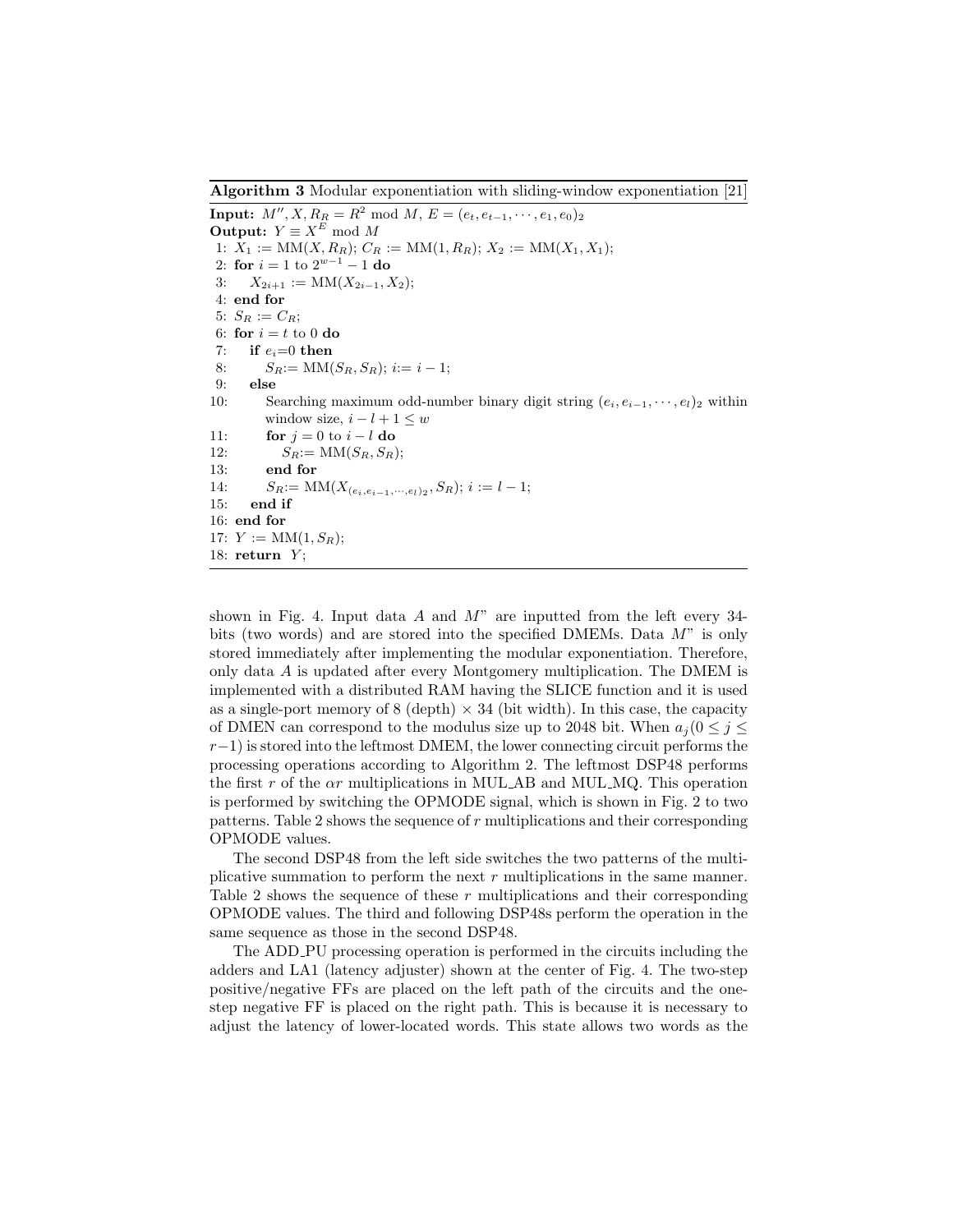

**Fig. 4.** Montgomery multiplier using DSP48

result of the MUL AB operation transmitted from the DSP48 to be entered simultaneously into the adder with the negative clock (clk1x). Currently, the result of the MUL AB operation is directly stored into the LA1 by resetting the LA1 output value to 0. Next, the result of the MUL MQ operation is used to perform the addition with the result of the MUL AB operation that has been pre-stored in LA1. The difference in the input time between the results of MUL AB and MUL MQ operations is a *r/*2 cycle depending on the modulus size.

The carry propagation in the addition must handle two cases: re-propagation to the same adder or propagation to the neighboring adder. The adders are located linearly due to the characteristics of the FPGA. When a carry FF is held in common, it is necessary to wire two adders to extend the circuit delay. In the circuits shown in Fig. 4, the different carry FFs are placed after every two cases in order to improve the circuit delay.

The lower circuits shown in Fig. 4 perform the ADD VS processing operation. In the output timing of the result of the ADD PU operation, the circuits perform simultaneous simultaneous additions for two words  $s_{(i,2j+1)}$  and  $s_{(i,2j+2)}$  that are transmitted from LA1 and LA2, respectively. At this stage, it should be ensured that  $s_{(i,2i+2)}$  outputs data from LA1 at the right of the figure only in the first cycle, following which it outputs data from LA1 at the left. Among the lower FFs shown in Fig. 4, the FF connected to the output port is controlled to transmit 0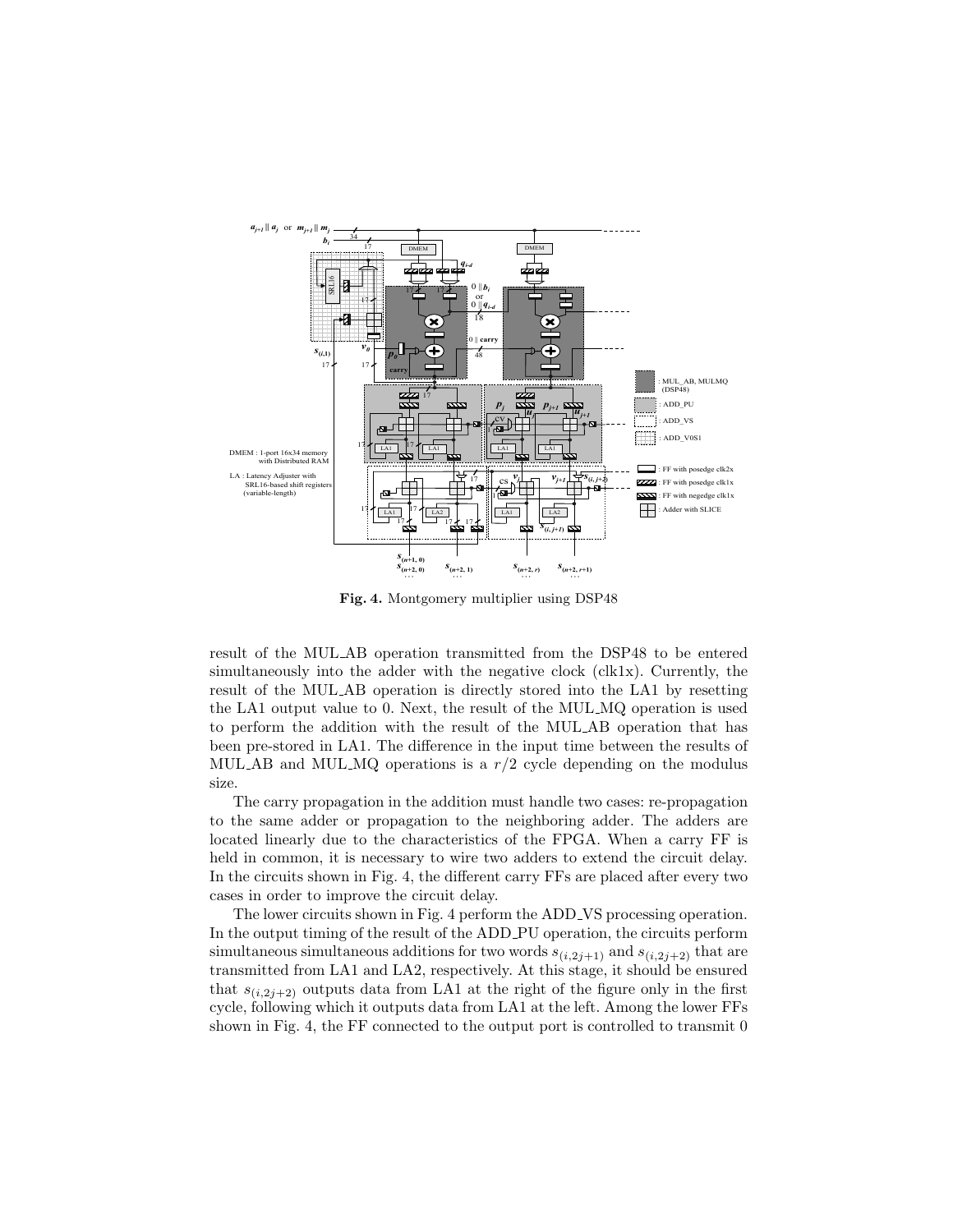| 512 bit mode $(r=2)$      |                                                       |                |                        |                             |                 |                     |  |
|---------------------------|-------------------------------------------------------|----------------|------------------------|-----------------------------|-----------------|---------------------|--|
| $\overline{\text{Count}}$ | Leftmost DSP48                                        |                | 2nd DSP48 from left    |                             |                 |                     |  |
|                           | Operation                                             | OPMODE         | Remarks                | Operation                   | <b>OPMODE</b>   | Remarks             |  |
| $\overline{0}$            | $b_i a_0$                                             | $7'$ h35       | Reset C                | $q_{i-2}m_2 +$ carry        | 7'h55           | Carry is received   |  |
|                           |                                                       |                |                        |                             |                 | from leftmost DSP48 |  |
| 1                         | $b_ia_1 +$ carry                                      | 7'h65          |                        | $q_{i-2}m_3 +$ carry        | 7'h65           |                     |  |
| $\overline{2}$            | $q_{i-1}m_0 + p_0$                                    | $7'$ h35       | $p_0$ is stored into C | $b_i a_2 + \text{carry}$    | 7'h55           | Carry is received   |  |
|                           |                                                       |                |                        |                             |                 | from leftmost DSP48 |  |
| $\overline{\mathbf{3}}$   | $\boldsymbol{q}_{i-1}\boldsymbol{m}_1$ + carry        | 7'h65          |                        | $b_i a_3 +$ carry           | 7'h65           |                     |  |
| $\overline{4}$            | $\overline{b_{i+1}}$ <sup><i>a</i></sup> <sup>0</sup> | $7'$ h35       | Reset C                | $\sqrt{q_{i-1}m_2}$ + carry | 7'h55           | Carry is received   |  |
|                           |                                                       |                |                        |                             |                 | from leftmost DSP48 |  |
| $\ldots$ .                | $\cdots$                                              | $\cdots$       | $\cdots$               | $\cdots$                    | $\cdots$        | $\cdots$            |  |
| 2048 bit mode $(r=8)$     |                                                       |                |                        |                             |                 |                     |  |
| Count                     |                                                       | Leftmost DSP48 |                        | 2nd DSP48 from left         |                 |                     |  |
|                           | Operation                                             | OPMODE         | Remarks                | Operation                   | <b>OPMODE</b>   | Remarks             |  |
| $\overline{0}$            | $b_i a_0$                                             | $7'$ h35       | Reset C                | $q_{i-2}m_8 + \text{carry}$ | $7^{\prime}h55$ | Carry is received   |  |
|                           |                                                       |                |                        |                             |                 | from leftmost DSP48 |  |
| $\overline{1}$            | $b_i a_1 + \text{carry}$                              | 7'h65          |                        | $q_{i-2}m_9 + \text{carry}$ | 7'h65           |                     |  |
| .                         |                                                       | .              | .                      |                             | $\cdots$        | $\cdots$            |  |
| 6                         | $b_i a_6 +$ carry                                     | 7'h65          |                        | $q_{i-2}m_{14}$ + carry     | 7'h65           |                     |  |
| $\overline{7}$            | $b_i a_7 +$ carry                                     | 7'h65          | ä,                     | $ q_{i-2}m_{15} +$ carry    | 7'h65           | ÷.                  |  |
| $\overline{\mathbf{8}}$   | $q_{i-1}m_0 + p_0$                                    | $7'$ h35       | $p_0$ is stored into C | $b_i a_8 +$ carry           | $7'$ h55        | Carry is received   |  |
|                           |                                                       |                |                        |                             |                 | from leftmost DSP48 |  |
| 9                         | $q_{i-1}m_1 + \text{carry}$                           | 7'h65          | ٠                      | $b_i a_9 + carry$           | 7'h65           |                     |  |
| $\cdots$                  |                                                       | $\cdots$       | .                      |                             | $\cdots$        | $\cdots$            |  |
| 14                        | $q_{i-1}m_6 +$ carry                                  | 7'h65          | ٠                      | $b_1a_{14} + \text{carry}$  | 7'h65           |                     |  |
| 15                        | $q_{i-1}m_7+\text{carry}$                             | 7'h65          | ä,                     | $b_i a_{15} + \text{carry}$ | 7'h65           |                     |  |
| 16                        | $\overline{b}_{i+1}a_0$                               | $7'$ h35       | Reset C                | $q_{i-1}m_8 +$ carry        | $7'$ h55        | Carry is received   |  |
|                           |                                                       |                |                        |                             |                 | from leftmost DSP48 |  |
| $\sim$ $\sim$ $\sim$      | $\cdots$                                              | $\cdots$       | $\cdots$               | $\cdots$                    | $\cdots$        | .                   |  |

**Table 2.** Multiplication sequence of DSP48

with the synchronous reset function until  $S_{n+3}$  is entered completely. This will be explained later.

In Fig. 4, LA1 and LA2 are the shift registers whose latency is changeable from 1 to 4 and from 2 to 5, respectively. Further, LA1 and LA2 support the 0 resetting function. These units comprise variable-length shift registers based on SRL16. In this case, LA1 and LA2 can correspond to the modulus size up to 2048 bit. The circuit delay of SRL16 is larger than that of the conventional LUT. In order to improve this circuit delay, the FF output data is used and the relative position constraint is set to the components (Fig. 5). Since the latency value is a constant when the modulus size is determined, the signal to control the latency can be set to "false path."

ADD V0S1 operation is performed in the upper left circuit shown in Fig. 4. This circuit has the FF of clock clk2x at the input port; however, the addition is performed according to the standard of clk1x<sup>2</sup>. The data path of this circuit is 17-bit 2-input addition and 1-step 2-1 MUX. This circuit operates at 200 MHz. The SRL16 in this circuit is required for adjusting the  $q_{i+1}$  latency and load signal to the DSP48 in the proper timing.

*Modular Exponentiator* Fig. 6 shows the overview of our modular exponentiator using Fig. 4. The modular exponentiator comprises the following components:

- (*a*) IF MEN, 2-port BRAM (512 (depth) *×* 34 (bit width)), external interface memory;
- $2$  This is the multi-cycle path for the FF output data with the clock "clk2x".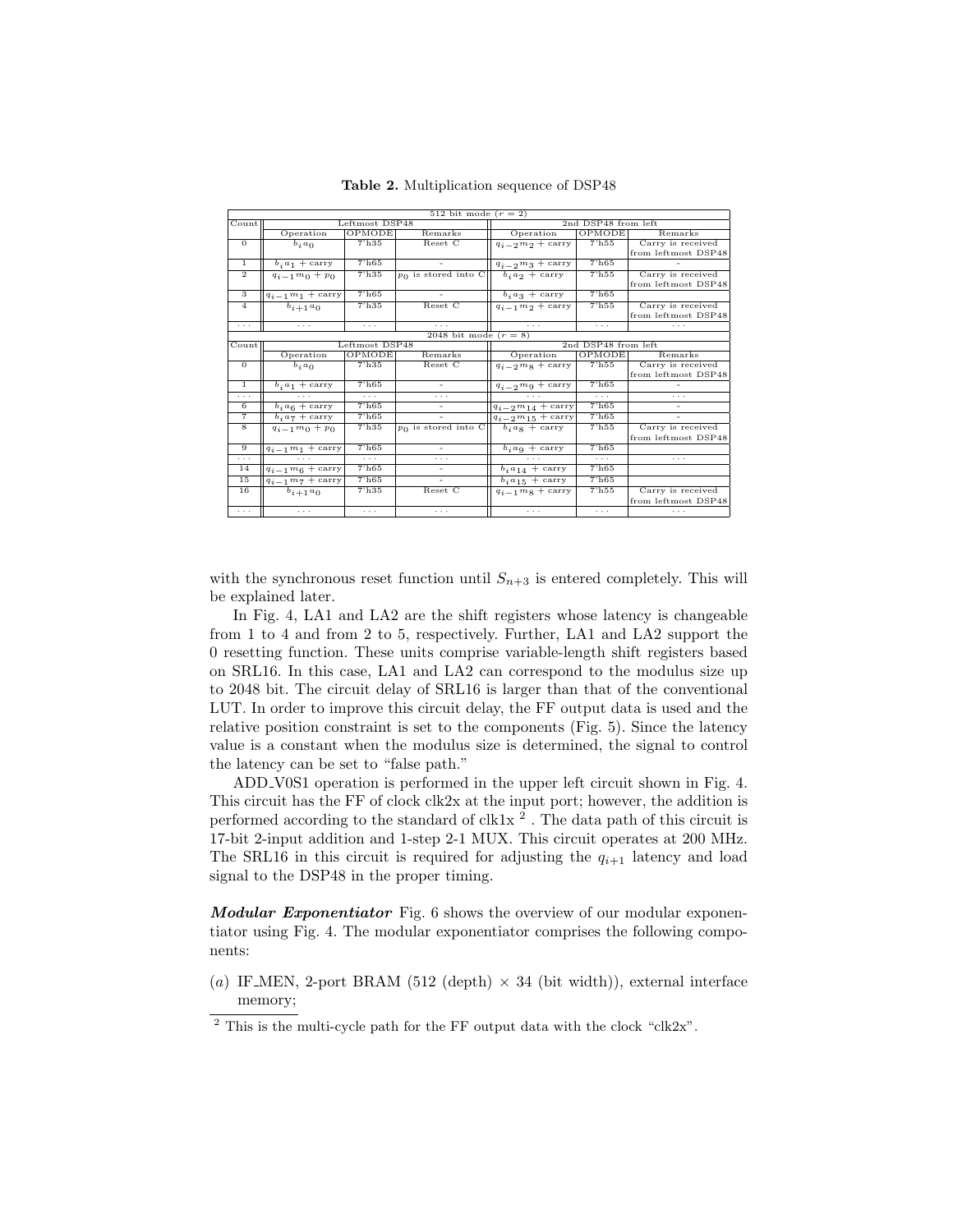

**Fig. 5.** Latency adjuster and relative position constraint

- (*b*) A\_MEN, 2-port BRAM  $(1024\times17) \times 2$ , template memory:
- (*c*) B\_MEN, 2-port BRAM  $(512\times34)$ , template memory;
- (*d*) X\_MEN, 2-port BRAM (1024×17)  $\times$  2,  $X_i$  storage memory;
- (*e*) E MEN, 1-port BRAM (2048*×*5), exponent encode result storage memory;
- $(f)$  S\_TRANS, circuits to convert the output signal of the Montgomery multiplication circuit into 34-bit stream data;
- (*g*) MEX CTL, control circuits for modular exponentiation circuits;
- (*h*) MM ENGINE, Montgomery multiplication circuits in Fig. 4 and their control circuits.

Item (a) facilitates the clock synchronization with the outside circuits such as CPU bus interface. The capacity of X MEN in Item (*c*) can correspond to the modulus size up to 2048 bit even if Algorithm 3 is processed with  $w = 5$ .

The output signal of the MM ENGINE is 578 bits; however, the effective output value is only 34 bits since  $S_{n+3}$  in a single cycle and others are controlled to be 0. Therefore, the output signal can be converted into 34-bit stream data by performing the XOR processing operation every 34 bits. This method can form the circuit more effectively than the method that selects data in the multiplexer and the circuit is operable at 200 MHz.

The output signal of STRANS is stored with B\_MEM into A\_MEM or X MEM as necessary. When more than 34 bits of data are simultaneously updated in A\_MEM or X\_MEM, it starts to read and transmit data required for DMEM of the Montgomery multiplication circuits. The number of cycles required from the start of the output signal of S\_TRANS to the start of the next Montgomery multiplication is  $3r/2 + 3$  at the standard frequency of 200 MHz. Further, the processing time from the start of the Montgomery multiplication to the start of the output signal of S\_TRANS is  $(n + 1)r + 8$ .

Considering all the supporting modulus size, the modular exponentiator shown in Fig. 6 is designed with the window size  $w = 5$  in Algorithm 2. At this stage, the maximum number of Montgomery multiplications required for the modular exponentiation is  $t + \lceil (t+1)/5 \rceil + 20$  according to Algorithm 2.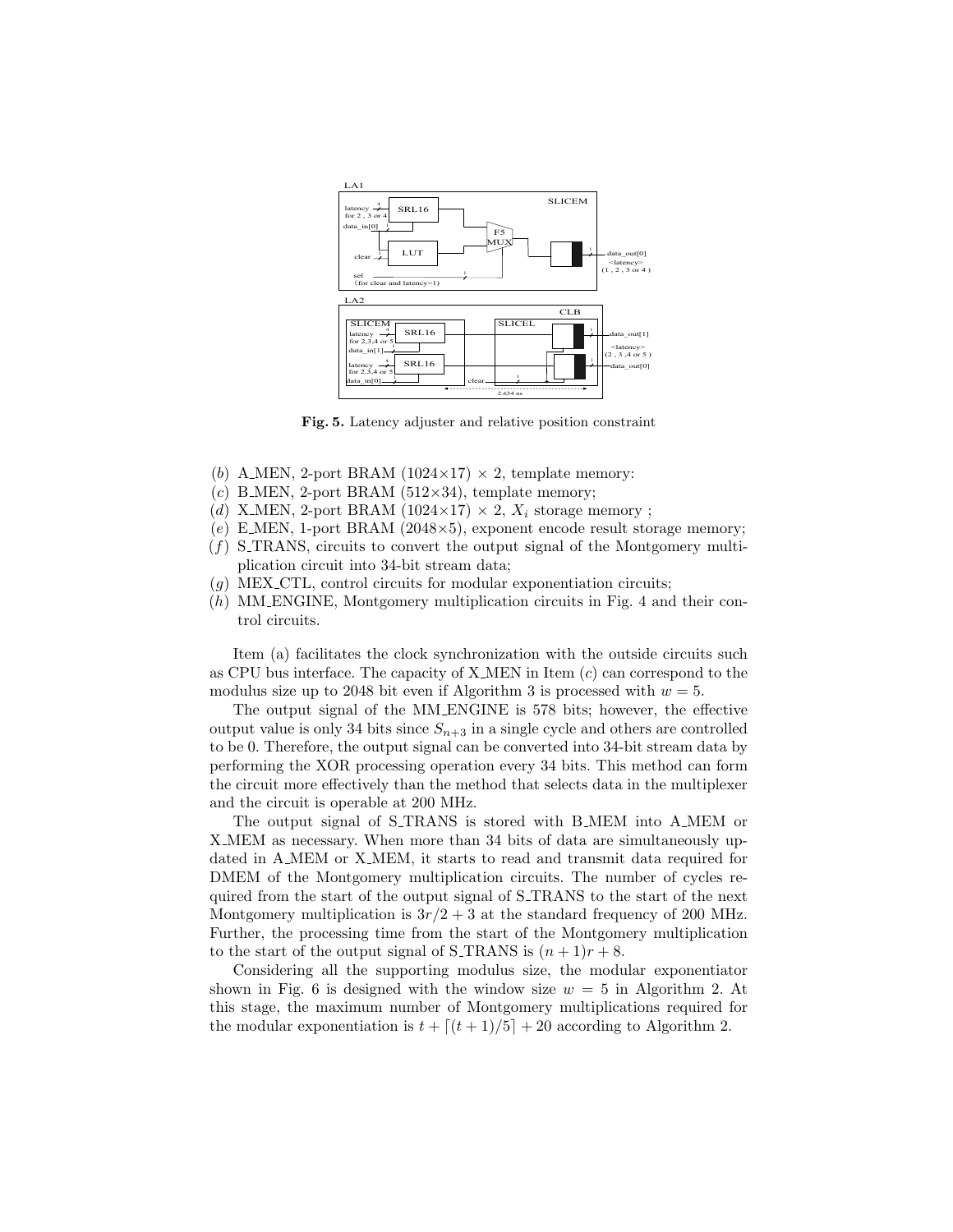

**Fig. 6.** Overview of our modular exponentiator

The exponent encoding operation in Algorithm 3 repeats the data search every bit. As a result, the encoding operation requires a number of cycles equivalent to the number of exponent bits. This processing operation is performed simultaneously with the calculation of  $X_{2i+1}$  in Algorithm 3. The calculation of  $X_{2i+1}$  requires more cycles than the exponent encoding operation. Therefore, the exponent encoding operation time does not affect the total operation time.

### **4 Performances Evaluation**

The performances of the trial circuits are described below. Table 3 lists the results on XC4VFX12-10SF363 as a target device. The logic synthesis and the place-and-route are based on Simplify Pro 8.6.2 and ISE 8.1.03i, respectively.

The critical path of clk2x (400 MHz) is a selective signal of the MUX that is to be connected to the input ports A and B of the DSP48 shown in Fig. 4. The number of logic steps is one 2-1 MUX only. However, since the circuits are placed on a boundary with the hardware macros, their locating and wiring constraints are more difficult than those of conventional logic. Further, the large fan-out of the selective signal causes a significantly increase in the circuit delay. Ref. [25] describes a technique to improve the timing in such circuits; however, our trial circuits in this paper, which include this technique, are designed to make the fan-out of selective signal less than 4 in order to improve the timing.

The critical path of clk1x (200 MHz) is a path of the adders for ADD PU and ADD VS. This improves the timing by using some techniques described in Section 3.3.

It is revealed from Table 3 that our circuit designs allow 512-bit modular exponentiation to be performed in approximately 0.26 ms on XC4VF12-10SF363,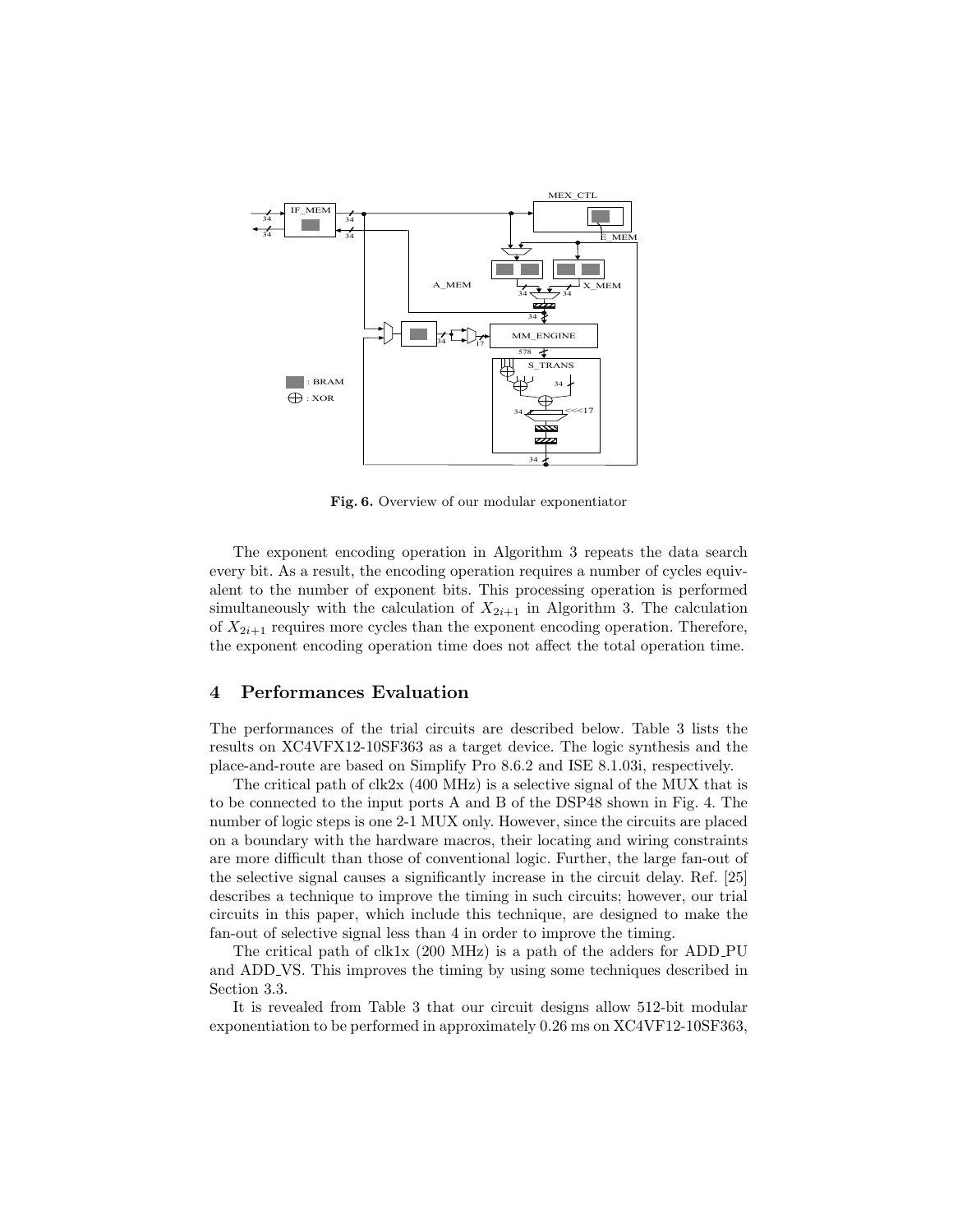**Table 3.** Performances of our modular exponentiator

| No. of SLICEs used                                     | 3937/5472         |
|--------------------------------------------------------|-------------------|
| No. of BRAMs used                                      | 7/36              |
| No. of DSP48s used                                     | 17/32             |
| Critical path of 400-MHz operating circuits            | $2.493$ ns        |
| Critical path of 200-MHz operating circuits            | 4.988 ns          |
| Max. operation time of 512-bit modular exponentiation  | $0.261$ ms        |
| Max. operation time of 1024-bit modular exponentiation | $1.71$ ms         |
| Max. operation time of 1536-bit modular exponentiation | $5.45$ ms         |
| Max. operation time of 2048-bit modular exponentiation | $12.6 \text{ ms}$ |
|                                                        |                   |

**Table 4.** Comparison with Previous Implementations

| Architecture      | [8]                                                | $[11]$            | This work         |
|-------------------|----------------------------------------------------|-------------------|-------------------|
| Target device     | XC40250XV                                          | XC2V3000-6        | $XC4VFX12-10$     |
| Process           | $0.35 \mu m$                                       | $0.12/0.15 \mu m$ | $0.09 \mu m$      |
| Additional        | Basic function                                     | 18Kbit BRAM,      | 18Kbit BRAM,      |
| FPGA function     | $\left($ : LUT, FF, Carry logics, 18x18 multiplier |                   | DSP <sub>48</sub> |
|                   | Distributed RAM)                                   |                   |                   |
| Scalability       | N                                                  | N                 |                   |
| 512 bit MEX time  | (Max.) 2.93 ms                                     | $(Avr.)$ 0.59 ms  | (Max.) 0.261 ms   |
| 512 bit MEX area  | $3413$ CLBs <sup><math>*1</math></sup>             | 8235 SLICEs.      | 3937 SLICEs.      |
|                   |                                                    | 32 Multipliers    | 17 DSP48s         |
| 1024 bit MEX time | (Max.) 11.95 ms                                    | (Avr.) 2.33 ms    | (Max.) 1.71 ms    |
| 1024 bit MEX area | 6633 CLBs $*1$                                     | 14334 SLICEs,     | 3937 SLICEs.      |
|                   |                                                    | 62 Multipliers    | 17 DSP48s         |

*<sup>∗</sup>*<sup>1</sup> These CLBs are resources that correspond to SLICEs today.

which is the minimum logic resources of the Virtex-4 series. We believe that this is the fastest FPGA modular exponentiator. Further, the number of SLICEs used is approximately 4000, which leads to a very compact design. In addition, 1024-, 1536- and 2048-bit modular exponentiations can be processed in the same circuit due to its scalability.

We now compare our circuit designs with the previously reported ones. The purpose of this comparison is not to discuss the advantages and disadvantages of the circuit processing performance and circuit area since this is difficult to do so for circuits formed using different devices. This comparison is performed in order to observe the relation between the development of the FPGA architecture and the implementations of cipher circuits. Table 4 lists the performances of our circuit designs and two other designs. We selected these two designs since we determined that they were the most suitable to the FPGA architecture in each generation. The target FPGA described in [8] has functions such as the LUT, FF, adder logic, and distributed memory. Further, the target FPGA described in [11] has the multiplication function and BRAM as hardware macros along with the above mentioned functions. Our target FPGA has the DSP function instead of the multiplication function.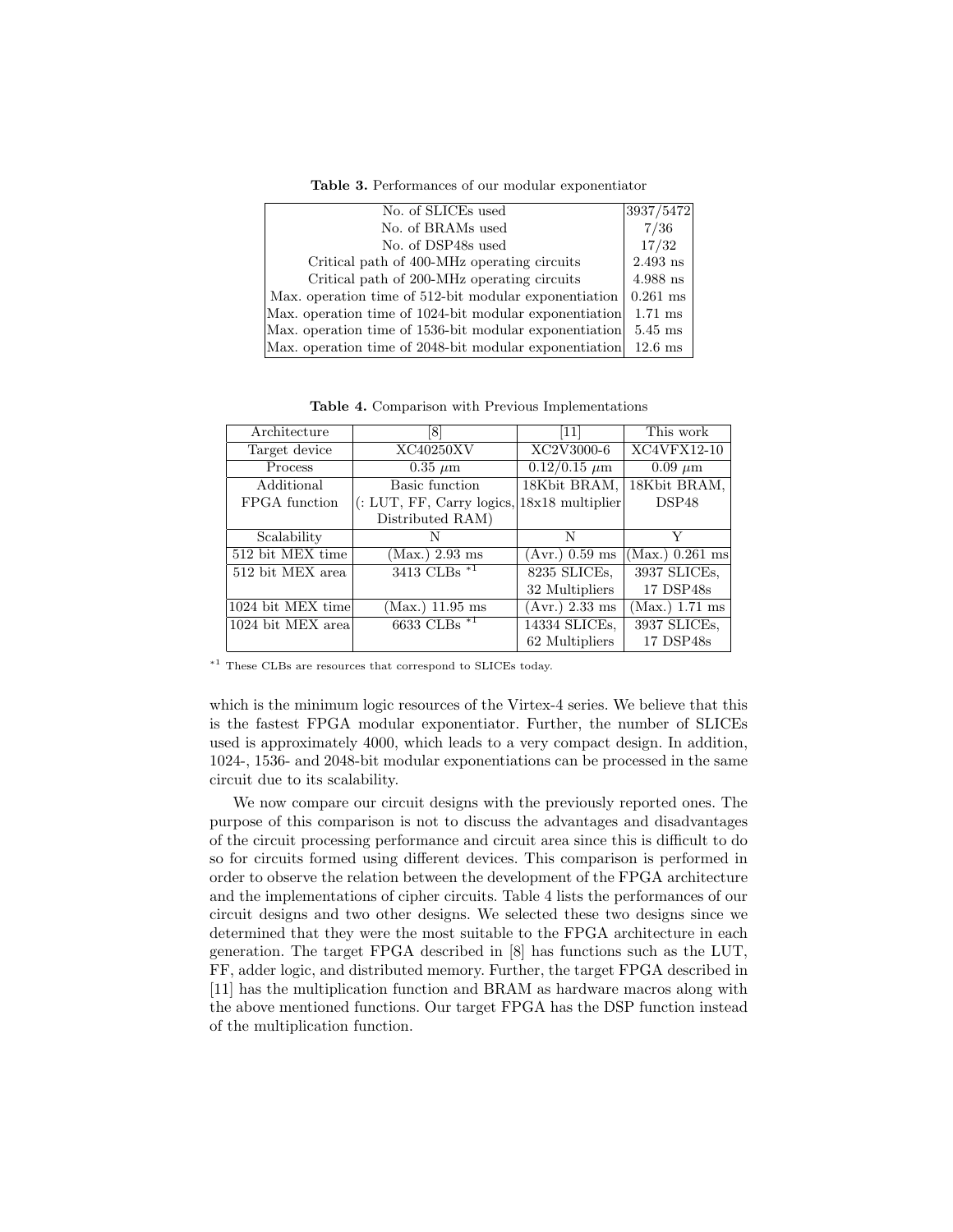The improved performance of hardware macros contributes to faster cipher processing operations by designing the circuits other than the hardware macros in the form of SMDA, as explained in this paper. In addition, the operation patterns of DSP48 are useful to ensure scalability with the trade-off of circuits with few dynamically changeable functions. We conclude that the Virtex-4 architecture is at least effective for cipher processing operations due to the use of the modular exponentiator in comparison with the conventional FPGA architectures.

## **5 Conclusion**

This paper describes the architecture of modular exponentiators, which effectively use typical hardware macros such as the DSP function of an FPGA, and we proposed the processing method and hardware architecture. Further, we evaluated the performances of the Virtex-4 series XC4VFX12-10SF363 as a target device and observed that the operation time of the 512-bit modular exponentiation is 0.261 ms. We believe that this is the fastest modular exponentiator available in FPGA. Further, the number of SLICEs used is approximately 4000 so that they can be formed even on the minimum logic FPGA in the Virtex-4 Series. In addition, 1024-, 1536-, and 2048-bit modular exponentiations can be processed in the same circuit.

As future studies, we enhance our modular exponentiator for the Virtex-5 and Spartan-3A Series, apply our Montgomery multiplier to elliptic curve cryptosystem, and evaluate modular exponentiation combined with a CPU integrated into an FPGA.

## **References**

- 1. P. L. Montgomery,"Modular Multiplication without Trial Division," Mathematics of Computation, Vol. 43, No. 170, pp. 519-521, 1985.
- 2. C. D. Walter, "Systolic Modular Multiplication," IEEE Transactions on Computers, Vol. 42, No. 3, pp. 376-378, 1993.
- 3. S. E. Eldridge and C. D Walter "Hardware Implementation of Montgomery's Modular Multiplication Algorithm," IEEE Transactions on Computers, Vol. 42, No. 6, pp. 693-699, 1993.
- 4. H. Orup, "Simplifying Quotient Determination in High-Radix Modular Multiplication," Proc. of the 12th IEEE Symposium on Computer Arithmetic, pp. 193-199, 1995.
- 5. T. Blum, and C. Paar, "Montgomery Modular Exponentiation on Reconfigurable Hardware, Proc. of the 14th IEEE Symposium on Computer Arithmetic, pp. 70-77, 1999.
- 6. C. D Walter, "Montgomery's Multiplication Technique: How to Make It Smaller and Faster," *CHES'99*, LNCS 1717, pp. 80-93, Springer-Verlag, 1999.
- 7. A. F. Tenca and Ç.K. Koç, "A Scalable Architecture for Montgomery Multiplication," *CHES'99*, LNCS 1717, pp. 94-108, Springer-Verlag, 1999.